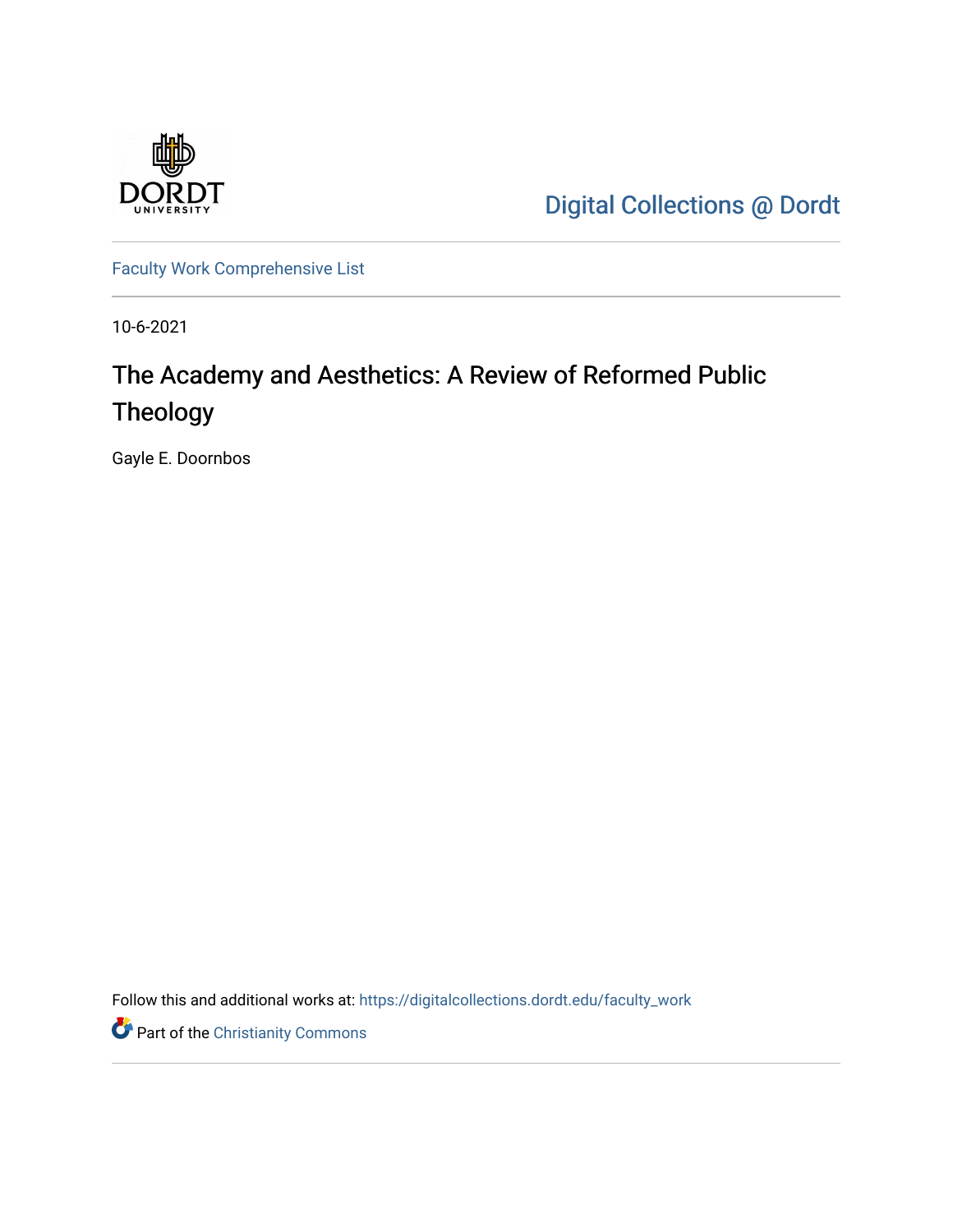## The Academy and Aesthetics: A Review of Reformed Public Theology

#### Abstract

"Warts and all, I still find the Neo-Calvinist vision deeply compelling, and one that is worth living in, working in, and developing."

Posting about the book Reformed Public Theology from In All Things - an online journal for critical reflection on faith, culture, art, and every ordinary-yet-graced square inch of God's creation.

[https://inallthings.org/the-academy-and-aesthetics-a-review-of-reformed-public](https://inallthings.org/the-academy-and-aesthetics-a-review-of-reformed-public-theology/?highlight=reformed%20public%20theology#rf1-21614)[theology/?highlight=reformed%20public%20theology#rf1-21614](https://inallthings.org/the-academy-and-aesthetics-a-review-of-reformed-public-theology/?highlight=reformed%20public%20theology#rf1-21614)

#### Keywords

In All Things, book review, Reformed Public Theology, Matthew Kaemingk

#### **Disciplines**

**Christianity** 

#### **Comments**

[In All Things](http://inallthings.org/) is a publication of the [Andreas Center for Reformed Scholarship and Service](http://www.dordt.edu/services_support/andreas_center/) at Dordt [University](http://www.dordt.edu/).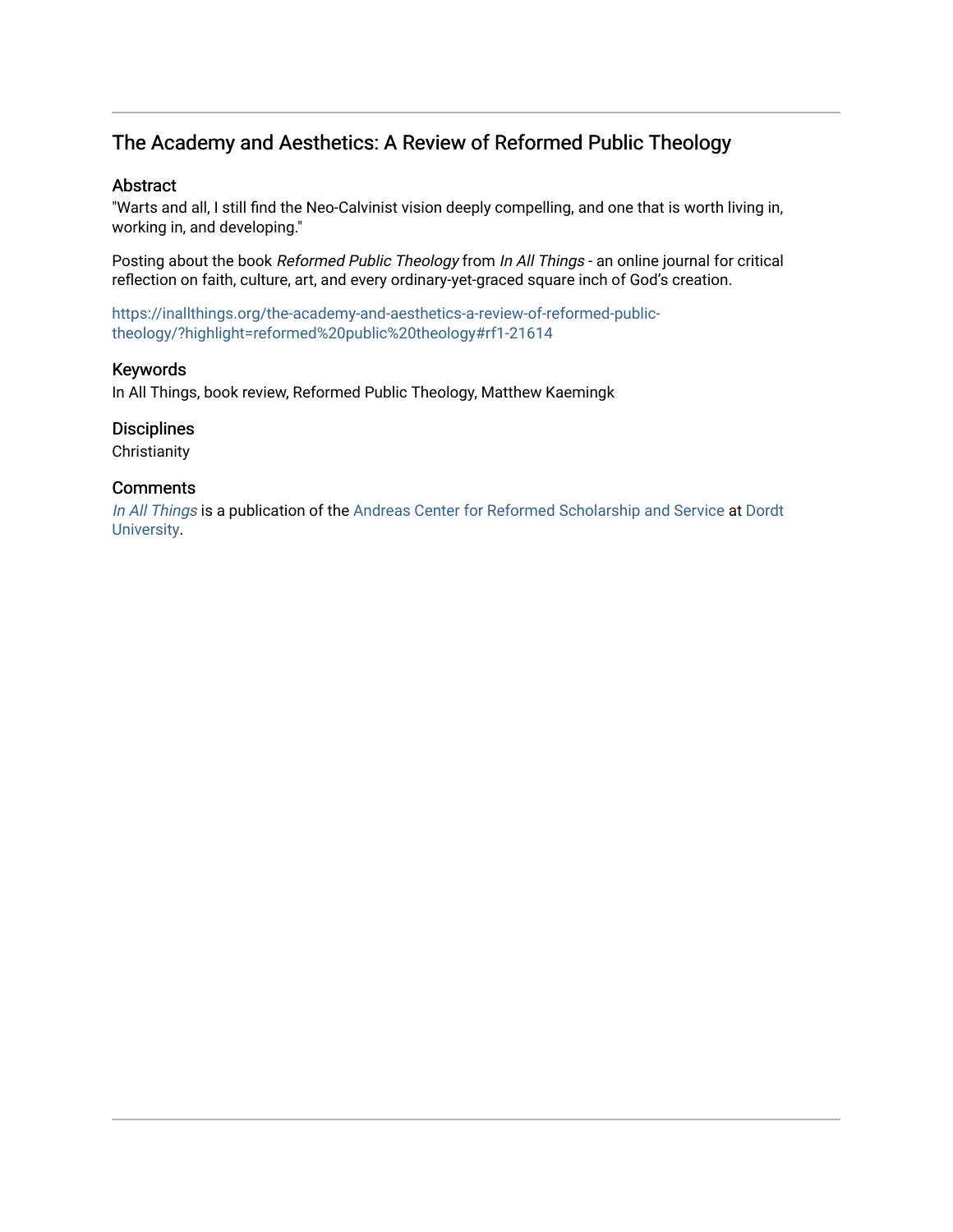# **The Academy and Aesthetics: A Review of** *Reformed Public Theology*

**[Gayle Doornbos](https://inallthings.org/author/gayle-doornbos/)**

**October 6, 2021**

### **Title:** *Reformed Public Theology*

**Editor:** Matthew Kaemingk **Publisher:** Baker Academic **Publishing Date:** August 17, 2021 **Pages:** 336 (Paperback) **ISBN:** 978-1540961976

In relation to the last two reviewers of *Reformed Public Theology,* I am perhaps the most likely Neo-Calvinist. As someone with a Dutch last name, I've spent my life living in the small Dutch enclaves of North America (Rehoboth, NM; Holland, MI; Ancaster, ON; Lynden, WA, and Sioux Center, IA)—places that for most people are not even a dot on the map, but within the circles I grew up in were treated like major destinations/centers of life. I've attended Reformed institutions from grade school through grad school, and, as a pastor's kid, I've been immersed in the Neo-Calvinist waters since childhood.

While in some ways this biography could read like Paul recounting his credentials to the Philippians, in reality, it opens up the space to tell the story of my own particular relationship with the Neo-Calvinist tradition. As one raised in this tradition, I have also encountered and experienced the weaknesses and faults—its tendency towards intellectualism, the ability to get lost within parochial debates, and (at times) ethnic and theological triumphalism. My rose-colored glasses were removed long ago.  $1$  However, warts and all, I still find the Neo-Calvinist vision deeply compelling, and one that is worth living in, working in, and developing, especially because of its capacious vision of the Christian life. At its best, Neo-Calvinism presents a vision of people enmeshed in every aspect of creational life whose lives are formed and shaped by a vibrant and alive theological imagination.

*Reformed Public Theology* demonstrates what the Neo-Calvinist vision can look like at its best. In Parts 4 and 5 of the book, the reader is invited to explore Public Aesthetics (Part 4) and the Public Academy (Part 5). On the surface, Part 5 takes readers somewhat familiar with Neo-Calvinism through what may feel like familiar ground, exploring the ways in which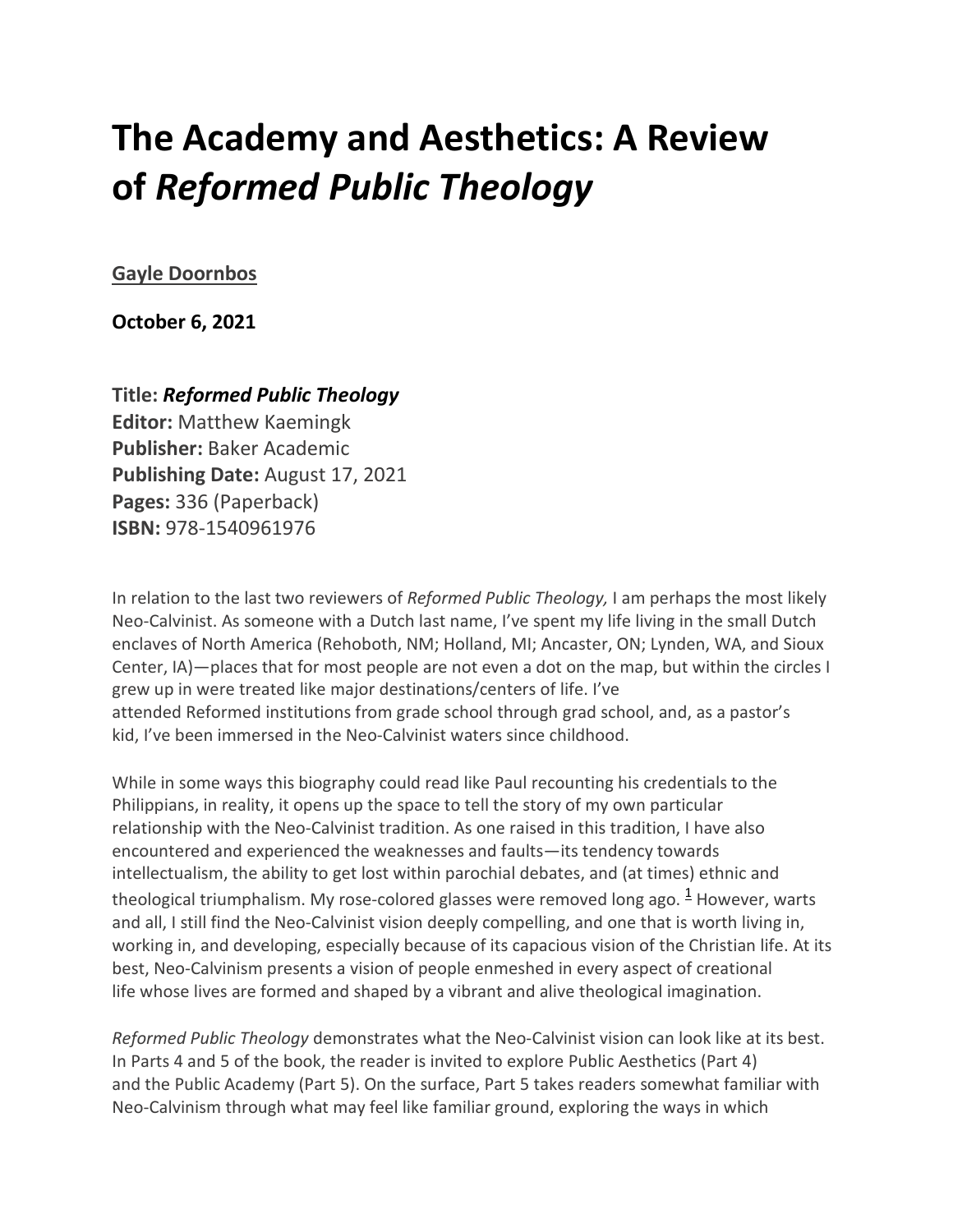Christians are called to engage in the life of the mind and contribute to public discourse. However, the chapters in this section offer more than just a call to participate in intellectual discourse; they present tangible proposals from within the tradition on topics of pressing contemporary concern such as engaging on pluralistic campuses (Jenkins), understanding the task of scholarship (Wolterstorff), and how to enter into a helpful and fruitful dialogue with Critical Race Theory (Liou). Thus, rather than simply reprise a call to take the life of the mind seriously, these chapters explore what that looks like in the nitty-gritty, often contested reality of life on today's college campuses and within public discourse.

Part 4 (Public Aesthetics) invites readers into considering the "importance of aesthetics for public life."  $\frac{2}{3}$  Of all the chapters in the book, chapters 12-15 get at aspects of life often overlooked in discussions of public engagement and theology: art (Fujimura), poetry (Smith), fashion (Covolo), and urban planning (Jacobson). They show that these are not just private goods or hobbies to engage in but part of public, creaturely life—places within which we experience delight, have our imaginations formed by our engagement with the aesthetics of creation, engage in cultural life, and love our neighbors.

In many ways, Parts 4 and 5 carry over the themes already mentioned in the previous reviews from Justin Bailey and Donald Roth. They show that Neo-Calvinism can offer insights beyond its Dutch roots, as authors draw on themes like common grace, creational order, and sphere sovereignty. However, there are two other themes present in these chapters that are worth mentioning.

The first is the celebration of the ordinary life as the place of Christian discipleship and engagement. Covolo's article on fashion is a prime example of this, showing the reality that the Neo-Calvinist tradition—despite its celebration of the life of the mind—is not, at its best, confined to an ivory tower. It is concerned with the everyday, ordinary work of life. As one of my university professors once noted, the Neo-Calvinist is the person at the table whose fingers are dirty from playing in creation all day long. This aspect of the tradition shines through Part 4.

The second is a common recognition of the fallenness of creation and the ways in which Christians are called to fight against how fashion, urban spaces, etc. can be formed in ways that are dehumanizing *and* called to unveil, show, and lament the brokenness of the world, especially through the arts. Particularly powerful in this regard is Fujimura's article that introduces the term "common curse" to go along with this discussion of "common grace." For Fujimura, we met with others not only on the grounds of common grace but also in our shared brokenness and experience of trauma, sorrow, and suffering.  $\frac{3}{2}$  Thus, as he explains, one of the callings of the artist is to "sympathize with and share in the suffering of those different from us" because we share life in a broken world.  $4$  Similarly, Smith points out that the poet who attends to the world "must also show us the shadows." Why? Because, as Smith points out "the world we attend to, even celebrate, is a creation groaning."  $\frac{5}{5}$  $\frac{5}{5}$  $\frac{5}{5}$  For a tradition that can get caught up in activism, seeking to bring shalom, and recognizing the goodness of God in the midst of a